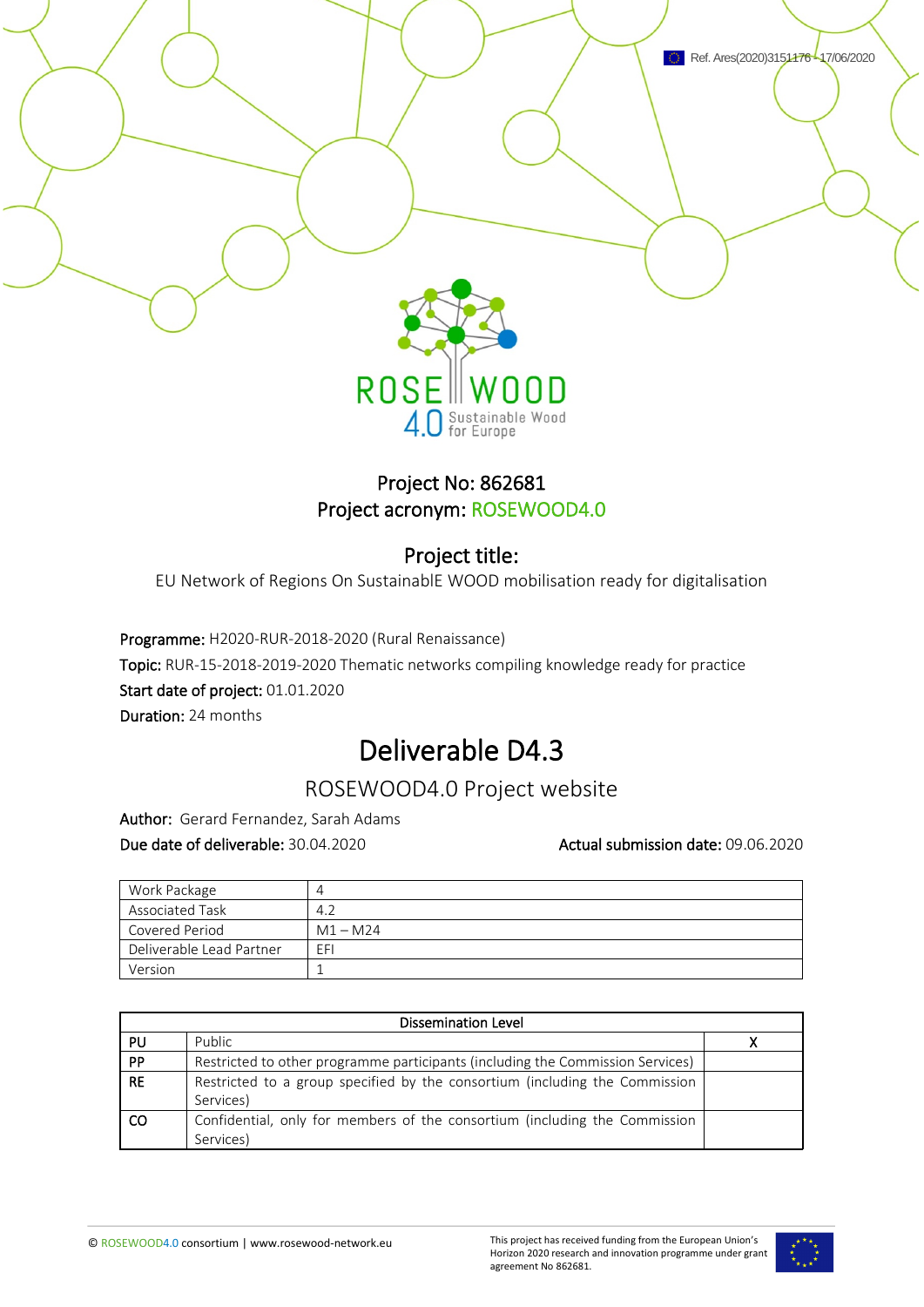

# Table of contents

| 1.  |       |  |
|-----|-------|--|
| 1.1 |       |  |
| 1.2 |       |  |
| 2.  |       |  |
| 2.1 |       |  |
| 2.2 |       |  |
|     | 2.2.1 |  |
|     | 2.2.3 |  |
|     | 2.2.4 |  |
|     | 2.2.5 |  |
|     | 2.2.6 |  |
| 2.3 |       |  |
|     | 2.3.1 |  |
|     | 7.3.3 |  |
|     | 2.3.4 |  |
|     | 2.3.5 |  |
| 3.  |       |  |
|     |       |  |
| i)  |       |  |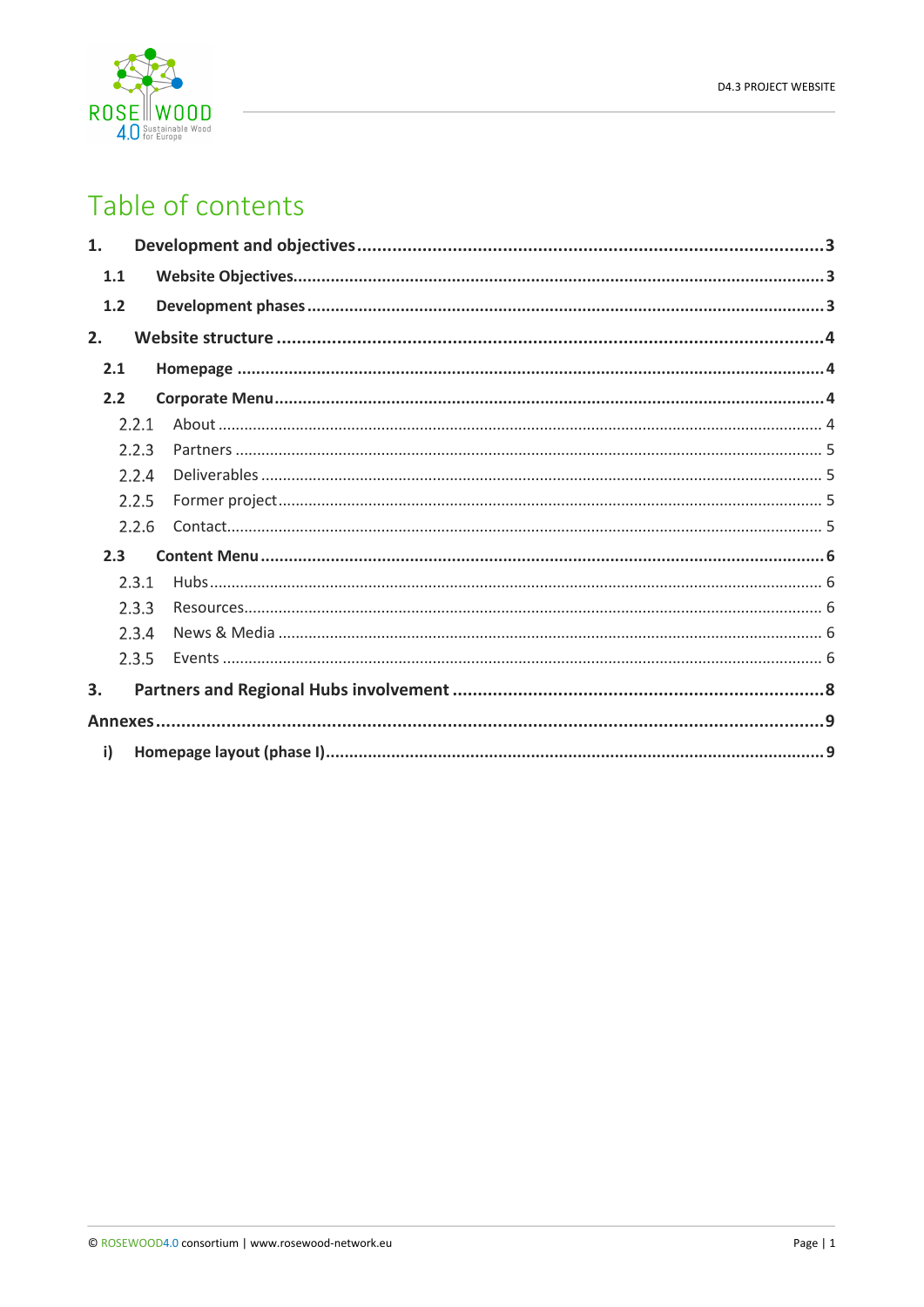

## Abstract

The ROSEWOOD4.0 project website (https://rosewood-network.eu/) is a central tool for the communication and dissemination of the ROSEWOOD network activities. The website was designed to be user-friendly, intuitive, making possible the project dissemination to various target groups, ensuring interactive communication and to serve as an anchor for the project's outreach objectives.

## Deviations

The delivery of the project's website is delayed by just over one month (due date end April 2020). This was because the process of creating this communication could only be started once feedback from all consortium partners was obtained, which was an activity that took place as part of the development of the project's communication strategy. Though this consultation process was started in advance, the time taken to organise the survey and analyse the information took longer than anticipated. The development and design of the new website, the change of the content management system and the inclusion of new technical features in this new website have also meant that the development process took longer than initially anticipated. A first version of the website is available from the beginning of June, with the full website is expected to be completed by the end of June.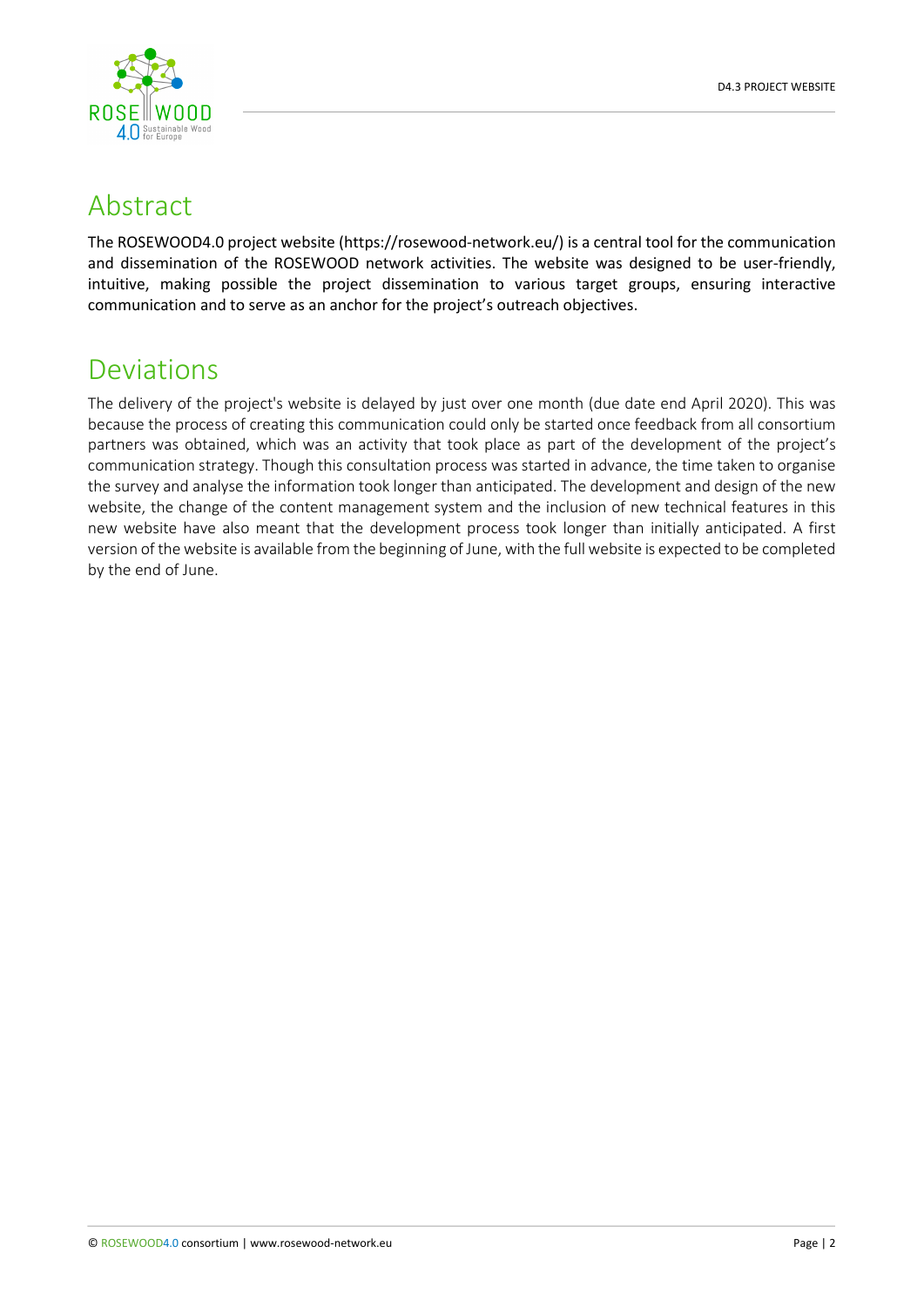

### <span id="page-3-0"></span>1. Development and objectives

The main purpose of the development of a new website for ROSEWOOD4.0 is to reflect the new direction of the project, which extends its regional scope in Europe and aims to serve as a reference communication and dissemination tool to engage with forest and wood mobilisation stakeholders, project collaborators (e.g. other regional authorities, clusters, etc) and the general public.

The content of the website includes information on the sustainability of wood mobilisation in Europe and places particular emphasis on digitisation (Forest Industry 4.0) and digital tools (social media, platforms, elearning) for training and coaching, allowing forest professionals to share knowledge with a much wider impact. The ROSEWOOD 4.0 project lifespan is two years, but the website should be available for three years after the end of the project.

### <span id="page-3-1"></span>1.1 Website Objectives

In response to the pressing need to increase the exchange of ICT-based solutions in the forest sector, ROSEWOOD4.0 contributes to improving the competitiveness of the forest industry and the vital development of rural areas within the European bioeconomy. With this objective in mind, the website aims to enhance the relevance of regional hubs and to close knowledge gaps, connect and transfer tangible know-how among forest professionals across Europe. In addition to this central objective, the main objectives of this communication channel are the following:

- To implement the sharing of practice and knowledge generated by the project;
- To ensure interactive communication and project dissemination to various target groups;
- To serve as principal instrument and anchor of social media campaigns;
- To promote awareness about sustainable wood mobilisation concepts among stakeholders;
- To promote ICT-based solutions in the forest industry, showing state-of-the-art practices, digitisation and new technologies.

### <span id="page-3-2"></span>1.2 Development phases

The website is structured on two main pillars: the Corporate Menu and Content Menu sections which will be further detailed in Section 2. Building on these two pillars facilitated the development of the website in two phases. The first phase of the website (the Home Page and the sections linked to the Corporate Menu) went live in May 2020 under the temporary domain<https://rosewood.medforest.net/> and consortium partners were asked for their feedback.

Construction of the second phase of the website (Content Menu section) began in May 2020 and should be completed in June 2020. On completion of phase two, the current temporary domain [https://rosewood.medforest.net](https://rosewood.medforest.net/) will be deactivated and the final ROSEWOOD4.0 project website will be displayed in [https://rosewood-network.eu/.](https://rosewood-network.eu/) The most significant contents and resources of the former ROSEWOOD project are conserved on a page within the new website [https://rosewood.medforest.net/former-project/.](https://rosewood.medforest.net/former-project/) 

The old ROSEWOOD website will be archived on EFI servers so as not to lose any information related to the project. While the second phase of the website is still under construction, the domain where the ROSEWOOD4.0 project website will be hosted [\(https://rosewood-network.eu/\)](https://rosewood-network.eu/) still shows the old contents of the previous ROSEWOOD project.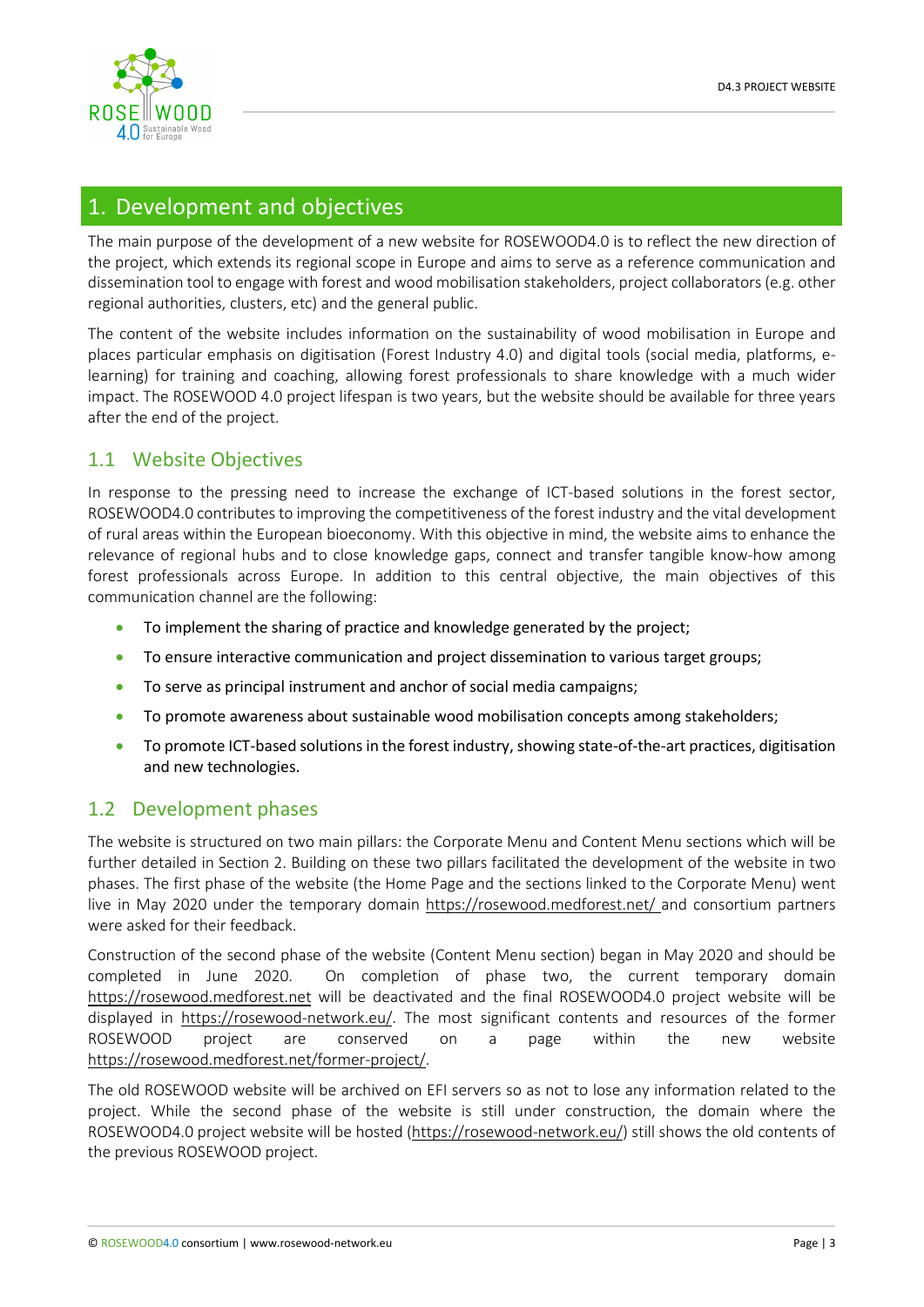

Apart from the project website, dissemination will be carried out through existing project partner networks, complementary institutional platforms and partners newsletters. The WP4 team is responsible for maintaining and updating the website and collecting and uploading material from project partners and stakeholders.

### <span id="page-4-0"></span>2. Website structure

The ROSEWOOD4.0 website is currently available, on a temporary basis, at the following web address: <https://rosewood.medforest.net/> (once all the phases are finalised it will be displayed in [www.rosewood](http://www.rosewood-network.eu/)[network.eu\)](http://www.rosewood-network.eu/).

The design elements follow the project's corporate colour palette and visual identity and the web portal is intended for internal and external communication needs. The website is structued under two main menus: the Corporate Menu, which includes 5 main pages, and the Content Menu, made up by 4 main pages and a series of sub-pages. The website will also host the ROSEWOOD4.0 Knowledge Repository, which will be a further development of th[e ROSEWOOD Map Viewer](https://mapviewer.rosewood-network.eu/) created in the previous project.

### <span id="page-4-1"></span>2.1 Homepage

The homepage currently shows an introduction to the new main features of ROSEWOOD 4.0 through a static visual summary placed below a picture banner. The final version will consist of a scroll down format with, in addition to the picture banner and short intro, the new project tools (content tagged from the Resources and Hubs sections), upcoming events (content tagged from the Events section) and a Best Practice map view graphic (linked to the ROSEWOOD 4.0 repository).

Available on all pages of the website there are a series of static elements:

- Upper banner with ROSEWOOD4.0 logo which links directly to the Home page and corporate menu items
- Content Menu sections
- Search function box and project´s social media networks
- Corporate footer with H2020 funding acknowledgement and the European Union flag, ROSEWOOD4.0 corporate logo, project coordinator information, social media and privacy policy.

### <span id="page-4-2"></span>2.2 Corporate Menu

The corporate menu is one the main pillars of the website, which includes information about the project and its organisation, namely project objectives, consortium and deliverables, as well as a section on the previous ROSEWOOD project and contact details. The contents of this section are mainly static and, unlike the content menu, are not subject to so many changes and updates during the course of the project.

#### <span id="page-4-3"></span> $2.2.1$ About

The ROSEWOOD4.0 project is introduced with key messages in plain language without the use of technical jargon. In addition, a visual outline is included with icons assigned to the four objectives of the project: Regional Hubs, Information and Knowledge, Cooperation and Innovation and Business Support. This information is accompanied by a acknowledgment of the European Union and the H2020 research funding framework.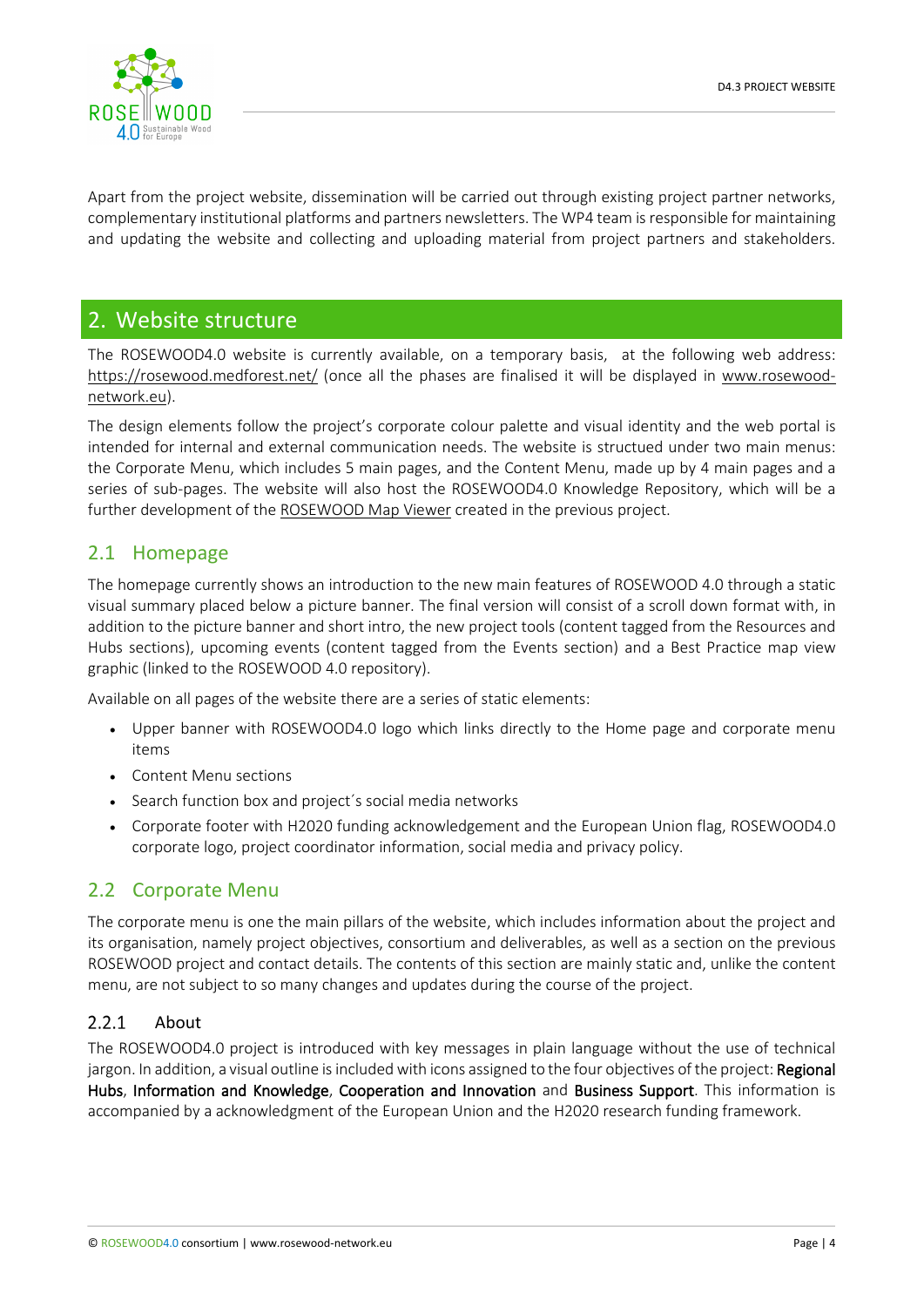

#### <span id="page-5-0"></span> $2.2.3$ Partners

This page shows a map-list with the 21 ROSEWOOD4.0 consortium partner logos. At a glance, the partner's name and contact details are displayed. Clicking on the blue "read more" icon for each partner opens a small window with information about each partner and their role in the project.

#### <span id="page-5-1"></span> $2.2.4$ Deliverables

The publically available project deliverables, tabulated by work package. For each deliverable a short description is given (title, subject, responsible partner, and delivery date). Once a deliverable is submitted and approved, those classified in the project's DoA as "public" will be made available for downloading as a PDF. The section information is displayed through a table that folds and unfolds by the user's click.

#### <span id="page-5-2"></span> $2.2.5$ Former project

This section includes all the information related to the former ROSEWOOD project as well as its regional roadmaps and the ROSEWOOD mapviewer (best practices repository) developed in the framework of the former project.

#### <span id="page-5-3"></span> $2.2.6$ Contact

This section provides a contact form for the user to include their requests, comments or suggestions that are automatically sent to the general email of the project.



*Display of the "Deliverables" section from Corporate the Menu of the project's website.*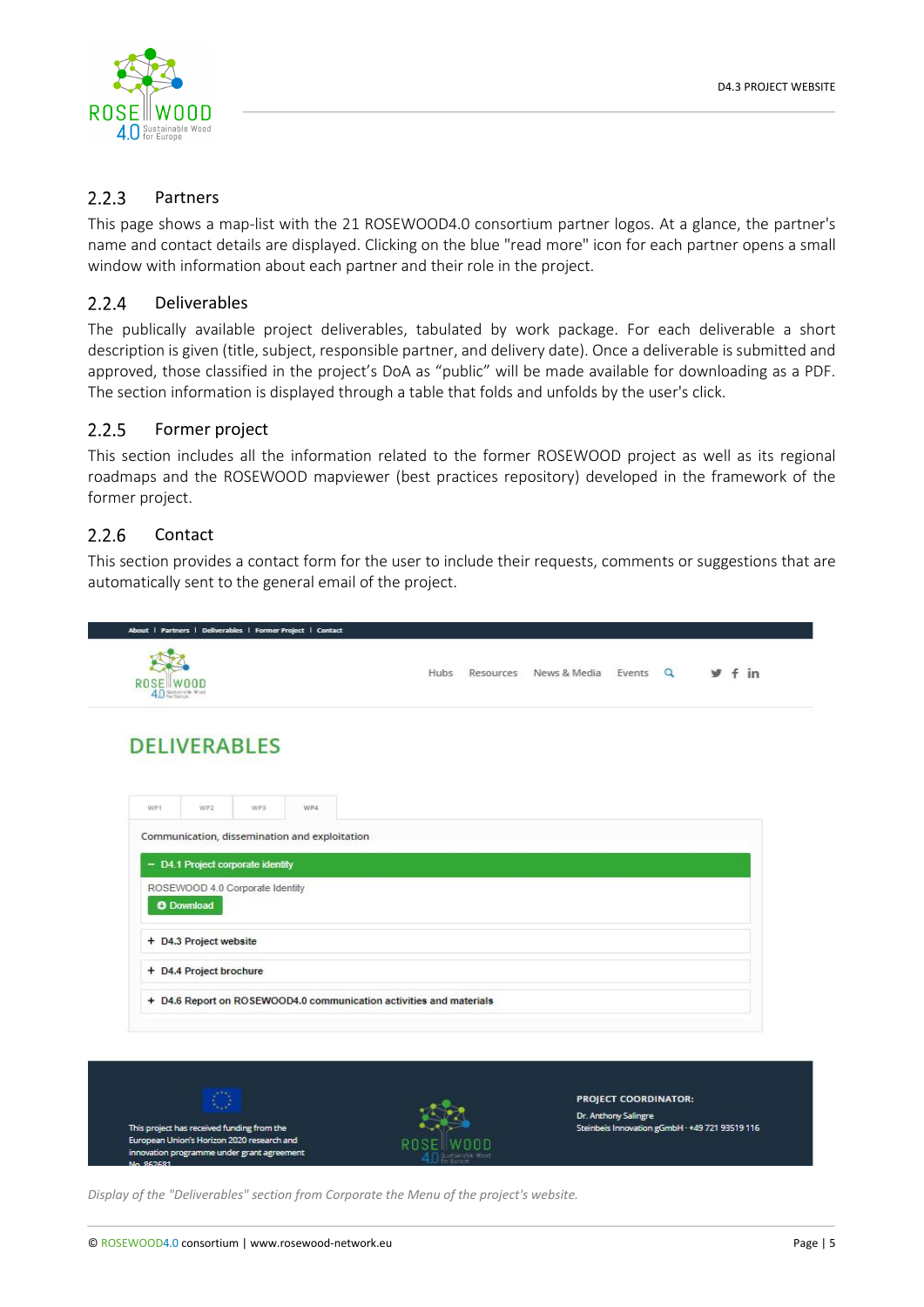

### <span id="page-6-0"></span>2.3 Content Menu

The Content Menu comprises all those sections containing information about the activities of the project and will be regularly updated according to the events, results and outputs generated over the ROSEWOOD4.0's timeline. With sections for events, news and resources, this pillar of the website is the basis of the dissemination contents that will be used to carry out social media campaigns and other dissemination tasks among stakeholders and target groups.

#### <span id="page-6-1"></span> $2.3.1$ Hubs

This section is one of the backbones of the website as it provides information on the diverse regional teams that constitute the ROSEWOOD4.0 project and the activities, resources, innovations, best practices and events that take place in each of them.

The structure of the website, designed in a blog format and developed with tagged content, allows that when populating each of the 5 sub-sections of the regional hubs (Northern, Southern-West, Southern-East, Central-West and Central-East) with news, events, resources and publications automatically appear in the other linked sections of the website as News and Media, Events or Resources. Therefore, they are interconnected contents, which feed different sections of the Content Menu and, at the same time, help the user not to lose detail of any updates or new website content entries.

#### <span id="page-6-2"></span> $2.3.3$ Resources

The aim of this section is to present all the results arising from the events, meetings, workshops and seminars as well as different materials produced in the scheduled activities (presentations, reports, factsheets or brochures, among others). It also features other training materials related to sustainable wood mobilisation and digitisation in forestry. Throughout the project, a wide range of communication and dissemination materials will be made available to all users who need to download and share them in the following subsections:

- Best Practice Database
- Roadmaps
- Digital Tools
- Training
- <span id="page-6-3"></span>• Rosewood 4.0 Communication Materials

#### $2.3.4$ News & Media

The project news is classified in one of the three main categories, each of which has its own page:

- News: the latest news about the project; this will include articles from the Regional Hubs' news or articles about the project in general when relevant to the whole consortium / general public.
- Videos: audiovisual information on project events relevant to the whole consortium / general public This content will be shown using the Youtube screen viewer embedded in our CMS.
- Newsletter: project bulletins will be collected in this sub-section for viewing and a functionality will be activated in the CMS so that web users can suscribe and receive the project's and quarterly hubs newsletters.

#### <span id="page-6-4"></span> $2.3.5$ Events

Information on project events, seminar, workshops and other activities relevant to the whole consortium / general public. This page will display two types of content. An interactive calendar where all the activities of the project will be uploaded with their corresponding information (date, location and venue) as well as a list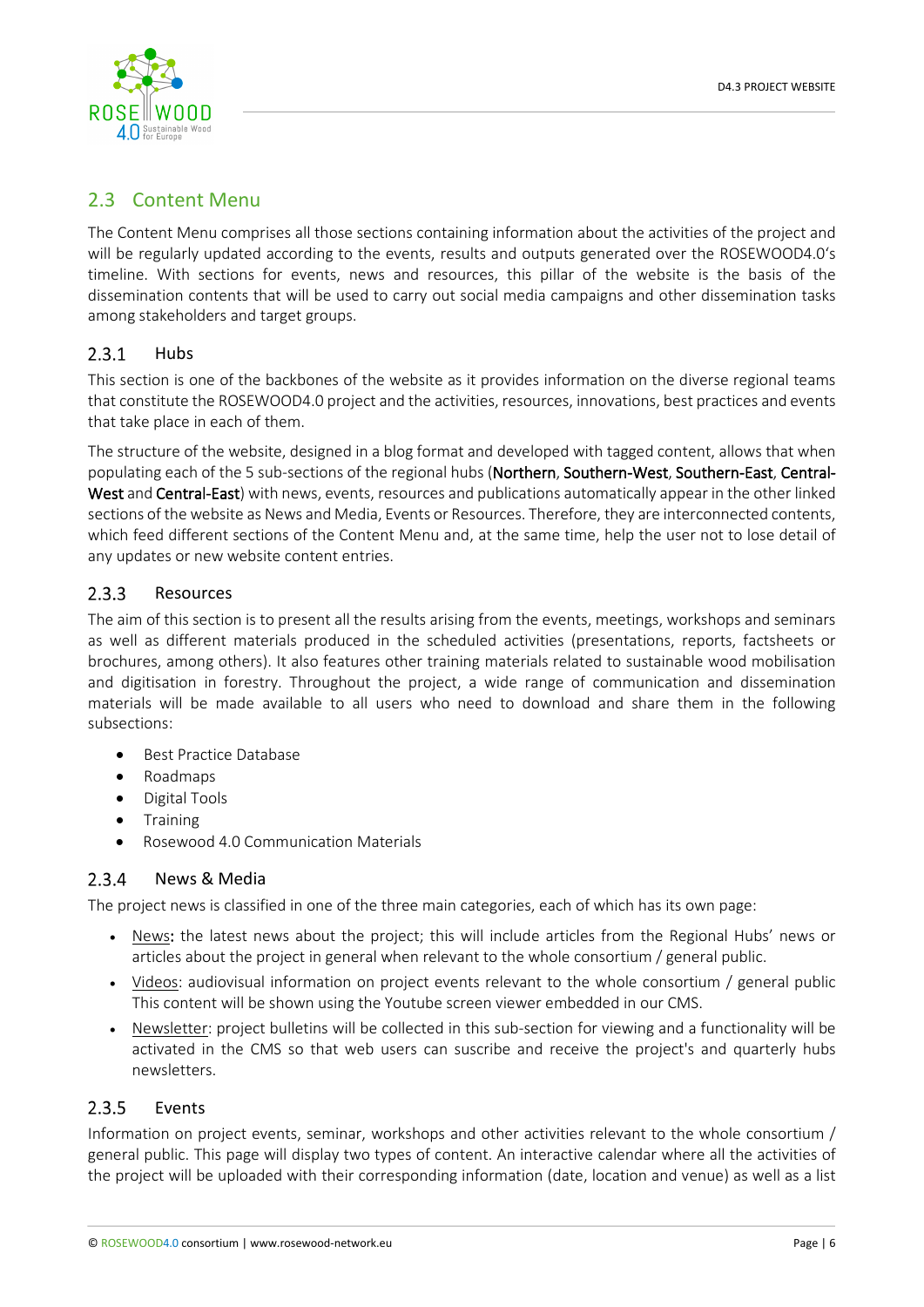

of blog items with a format more similar to the news where the event will be described in more detail and where PDF files can be downloaded as agendas, event programmes or registration forms.



## **NORTHERN HUB**

The ROSEWOOD North Europe Hub covers the Nordic countries, in particular Finland, Sweden, Norway (consortium partner countries), Denmark and Baltic countries. The area has large forest resources and a high-level of forest expertise. Thanks to a long-standing tradition and the high professionalisation of forest management and research, the rate of forest growth is stable and the number of harvests could be increased without compromising durability.



Ash in Forest Road Maintenance - Best Practice from Finland June 2, 2020 / In Northern Hub, Resources

Ashes can be used in road building among gravel. The use of ash from neighbouring heat plants reduces the use of natural aggregates. The use of ash in the road construction has been limited, as it is currently subject to environmental permits.

*Display of a Regional Hub sub-section from the Content Menu of the project's website.*

#### **CENTRAL EAST HUB**



- Innovation from Romania June 3, 2020 - 9:18 am ROSEWOOD4.0: taking the

ROSEWOOD network to the next levels fune 2, 2020 - RdR am

#### **CENTRAL WEST HUB**



Forest and wood 4.0: ROSEWOOD

B2B Event connects providers of forest management apps June 3, 2020 - 8:34 am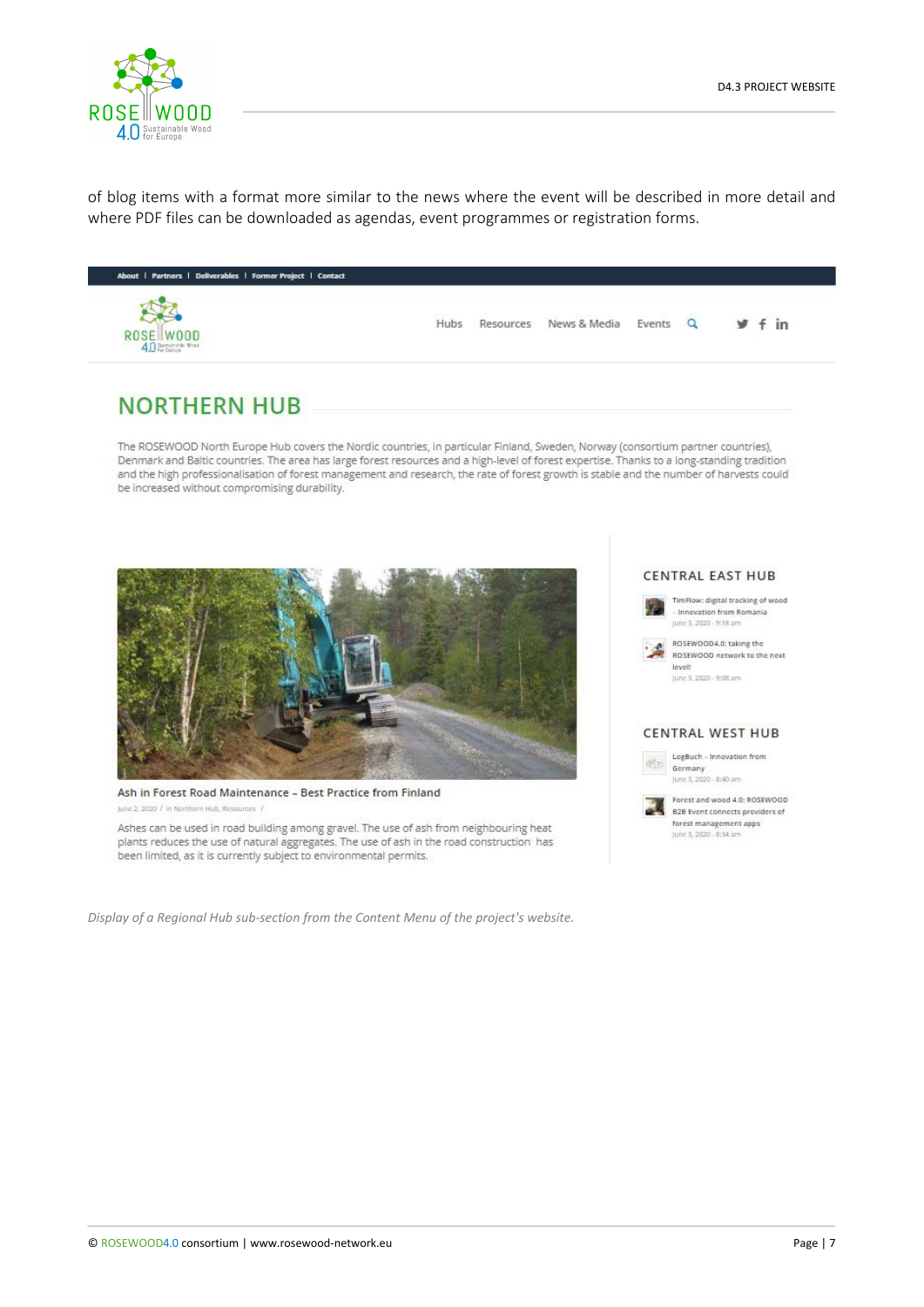

### <span id="page-8-0"></span>3. Partners and Regional Hubs involvement

The website will be managed and updated using Wordpress as ROSEWOOD4.0 Content Management System, which will be centrally managed by EFI. However, in order to foster the participatory spirit of the project it is essential that the ROSEWOOD4.0 website is developed through the exchange of information between the Regional Hub managers and the WP4 responsibles in charge of managing the website. This means ensuring that partners and stakeholders feel ownership of the web portal and are inspired to provide regular content to their pages, as well as to interact with the website and the associated social media.

The needs of the partners and stakeholders were taken into account in the design and content creation stages of the website and the content was developed in consultation with the Regional Hubs managers. After its launch, the website will be subject to a period of consultation with project partners to ensure that it is fully relevant to the needs at the end of the project.

Regional Hubs managers will be briefed on opportunities for populating their hubs sections in the website, the events, and news and media page and will in turn collaborate with stakeholders in the regions to develop their own content through videos or factsheets. The Regional Hubs coordinators and indeed all project partners are requested to report on seminars, workshops, field visits and meetings by means of short news items, pictures, etc.

These contents will be mainly in English with occasional translations in other regional hubs languages if needed. In this way, the website may serve each ROSEWOOD 4.0 Regional Hub as the main portal for local / region-specific events and news, as well as providing the opportunity for sharing best practices and experiences with other project regional hubs.